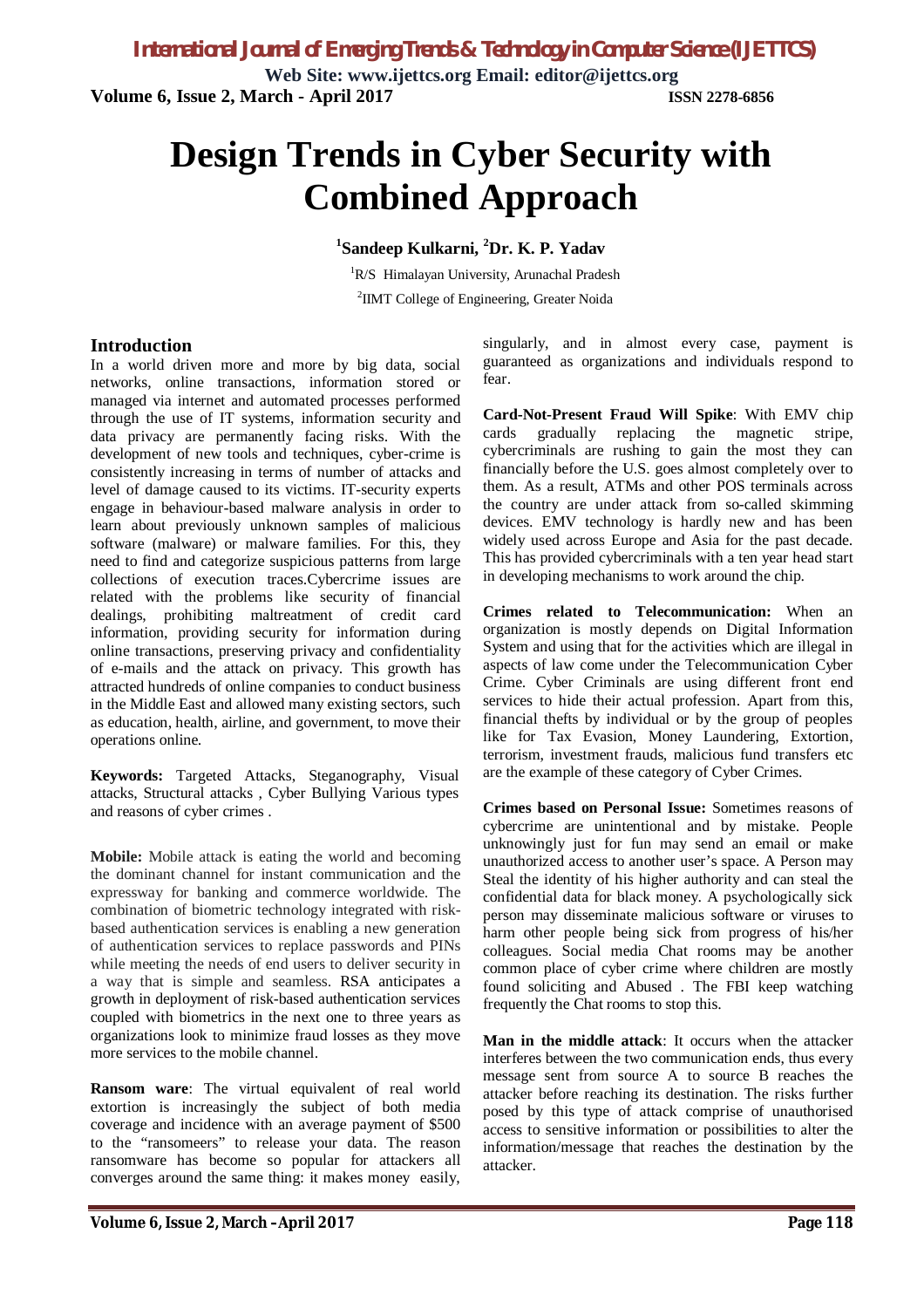# *International Journal of Emerging Trends & Technology in Computer Science (IJETTCS)*

**Web Site: www.ijettcs.org Email: editor@ijettcs.org**

# **Volume 6, Issue 2, March - April 2017 ISSN 2278-6856**

**Targeted Attacks**: Targeted attacks are the attacks that exploit some kind of vulnerabilities in popular software for compromising specific target systems & are becoming increasingly common. Such attacks are neither automated nor are they conducted by amateurs. These types of attacks may be well coordinated and include a series of failed and success compromises or a broader campaign, with the prime aim of obtaining sensitive data. The network was named GhostNet as the attackers used a Remote Access Trojan called ghostRAT.

**Steganography:** There exists a large number of image steganography techniques which are accompanied by various attacks on the steganography systems.

**Visual attacks:** All well-known techniques do not create any visible mark on the stego image. However, when the LSB plane is filtered to remove the significant part of the cover image, the difference becomes obvious. The technique like LSBM embeds data, irrespective to the nature and structure of image damaged texture in the LSB plane. One of the reasons to use edge-based steganography is to preserve the texture in the LSB plane.

**Structural attacks :** Embedding data in an image leads to statistical modification in the structure of cover image. Any such modification in a cover image can be observed by first- and second-order statistics. SP analysis and WS are two popular structural attacks. Both SP and WS estimate the length of the embedded message by giving the percentage of pixels which may hold data.

**Types of Cyber-Crime That Are Committed Against Women:** It involves invading the privacy by following a person's movements across the Internet by posting messages on the bulletin boards, entering the chat-rooms frequented by the victim, constantly bombarding the victim with messages and emails with obscene language.

- a) In Cyber Stalking, stalker access the victim's personal information like name, family background, telephone numbers and daily routine of the victim and post them on the websites related to dating services with the name of victim.
- b) Harassment Via Email : One form may include Harassment through e-mails includes blackmailing, threatening, bullying, constant sending of love letters in anonymous names or regular sending of embarrassing mails to one's mail box.
- c) Cyber Bullying: Cyber bullying is "willful and repeated harm inflicted through the use of computers, cell phones or other electronic devices, by sending messages of an intimidating or threatening nature.
- d) Morphing: Morphing is editing the original picture by an unauthorized user. When unauthorized user with fake identity downloads victim's pictures and then uploads or reloads them after editing is known as morphing.

e) Cyber Defamation :The term defamation is used to define the injury that is caused to the reputation of a person in the eyes of a third person Cyber defamation is publishing of defamatory material against another person with the help of computers or internet.

#### **Survey Results:**

As figure shows malware effected organizations covered by the survey include many areas from both the private and public sectors.



The size of the malware affected organizations, as measured by number of employees that are represented in the survey can be seen in figure



**Prevention from Attacks and Detecting Attacks:**  Some security threats handled by CERT-IN are: Website Intrusion and Malware Propagations **Trojan Cryptolocker Zero Access Botnet**

**Tracking of Open Proxy Servers :** CERT-In has tracked more than 2000 open proxy servers existing in India and alerted concerned system administrators to properly configure them so as to